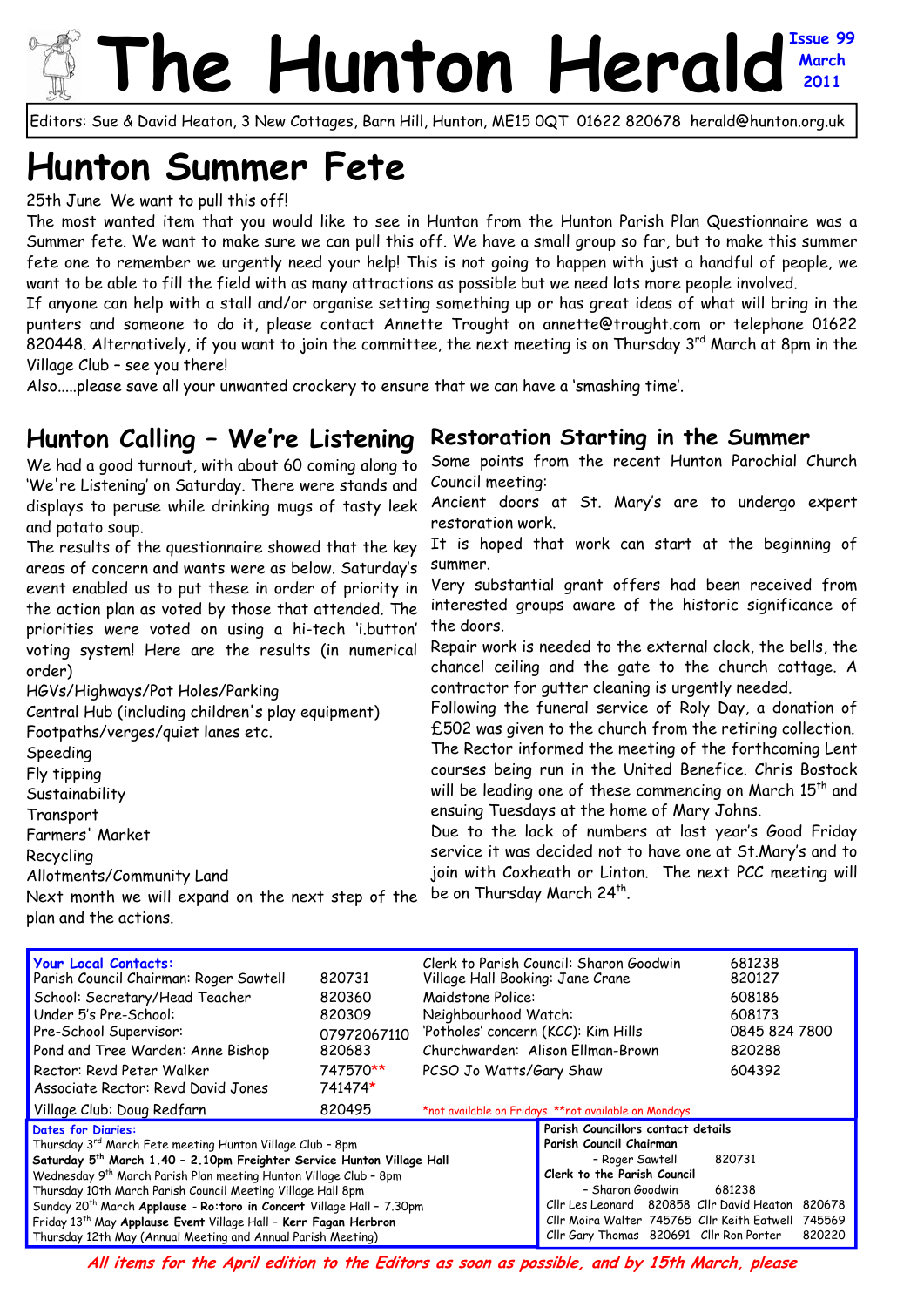Dear Friends,

#### 'Thou therefore, my son be strong in the grace that is in Christ Jesus' (2 Timothy 2:1)

Those Scriptural words were written in my little book 'The Hill of the Lord' given to me by the school chaplain on the occasion of my Confirmation on Lady Day, March 25<sup>th</sup> 1965. It is a small guide to prayer and the service of Holy Communion.

March 1965 was also significant because it was my mother's  $45^{th}$  birthday on the  $14^{th}$  and seven days later on the 21st she was there by my side when I was baptised in the Parish church of St.Mary, Shoreham-by-Sea. Four days later I was confirmed by the Bishop of Lewes in the same church. My parents had never thought it necessary for either my sister or I to be baptised as babes in arms.

In England Lady Day was New Year's Day up to 1752 when, following the move from the Julian calendar to the Gregorian calendar, the  $1<sup>st</sup>$  January became the start of the year.

A vestige of this remains in the UK tax year, which starts on April  $6^{th}$  - i.e.: Lady Day adjusted for the lost days of the calendar change.

As a year-end and quarter day that conveniently did not fall within or between the seasons for ploughing and harvesting, Lady Day was a traditional day on which year-long contracts between landowners and tenant farmers would begin and end in England and nearby lands. A result of this was that farming families who were changing farms would travel from the old farm to the new one on Lady Day. After the calendar change 'Old Lady Day' (April 6<sup>th</sup>), the former date of the Annunciation to the Virgin Mary, largely assumed this role. The date is significant in some of the works of Thomas Hardy, eg: Tess of the D'Urbervilles and Far From the Madding Crowd.

Three things stand out in that little Lady Day book of mine in connection with the Holy Communion service: First, we may expect *fellowship or communion with our Lord Jesus Christ*. 'Thus we come as to a trysting-place where we shall meet the Lord and Master whom we love and adore' so the book recounts. Secondly we may expect fellowship with one another. We are at the family meal of Jesus' family. Whatever our station in life, we all share one loaf and drink of one cup. Lastly we may expect a fresh supply of strength. We open our hands to take what God of his goodness gives us –strength for the body and soul.

So this coming Lady Day, as every Lady Day, I will remember again all that happened in March 1965 and give thanks that God has given me His grace to remain strong in Him as those words (now a little faded) in that modest book enjoined on me 45 years ago.

With my prayers,

PETER

# **Happy Birthday Book Group**

March 2011 and Hunton Club Book Group celebrate their 5th Birthday! 60 books and 5 years on and the Book Group is still going strong. We began with 12 founder members; we have lost 4 along the way but welcomed 2 new members. The group now stands at 10 which we believe is the perfect number to stimulate discussion. We have read a variety of books, enjoyed some and disliked others but believe that is the attraction of being a book group member and trying out those books that we may not necessarily choose ourselves. Popularity spread and 2010 saw the formation of a second group.

These groups meet monthly in Hunton Club and we celebrate not only the 5 years but the luck of having somewhere so fitting within our village to meet. The club is a comfortable and friendly venue and the low cost of drinks a real bonus. So Happy Birthday Book Group - long may you continue to flourish! Tricia

# **The Hunton Wanderer - Andrew Vickers**

It was with shock and disbelief that the club learned of the sudden and untimely death of Andy Vickers at the age of 23. Andy was a keen sportsman, an accomplished rugby player and an enthusiastic cricketer. Even during the past few years, when he was at Exeter University, both as an undergraduate and more recently studying for a post graduate qualification, Andy still played regularly for HWCC when back in Maidstone.

A true club player, Andy would play for any team, home or away, with determination and passion. His athleticism in the field was his trademark - he would run after everything and frequently chased down what looked like a certain

boundary. Having overtaken the ball he would launch an immense throw, (usually) over the stumps. Andy would be the first to admit that his spin bowling style was exotic and sometimes unpredictable, but this never stopped him trying and his "moon ball" frequently bamboozled the batsman—merely because it stayed in the air for so long. When he was back in Maidstone, Andy was a keen supporter of club events and, most recently, took part in the Tour de Hunts charity bike ride in August. Above all Andy was always positive, polite and impeccably behaved on the pitch. We will all miss him and our thoughts are with Sheila, Steve and Matt.

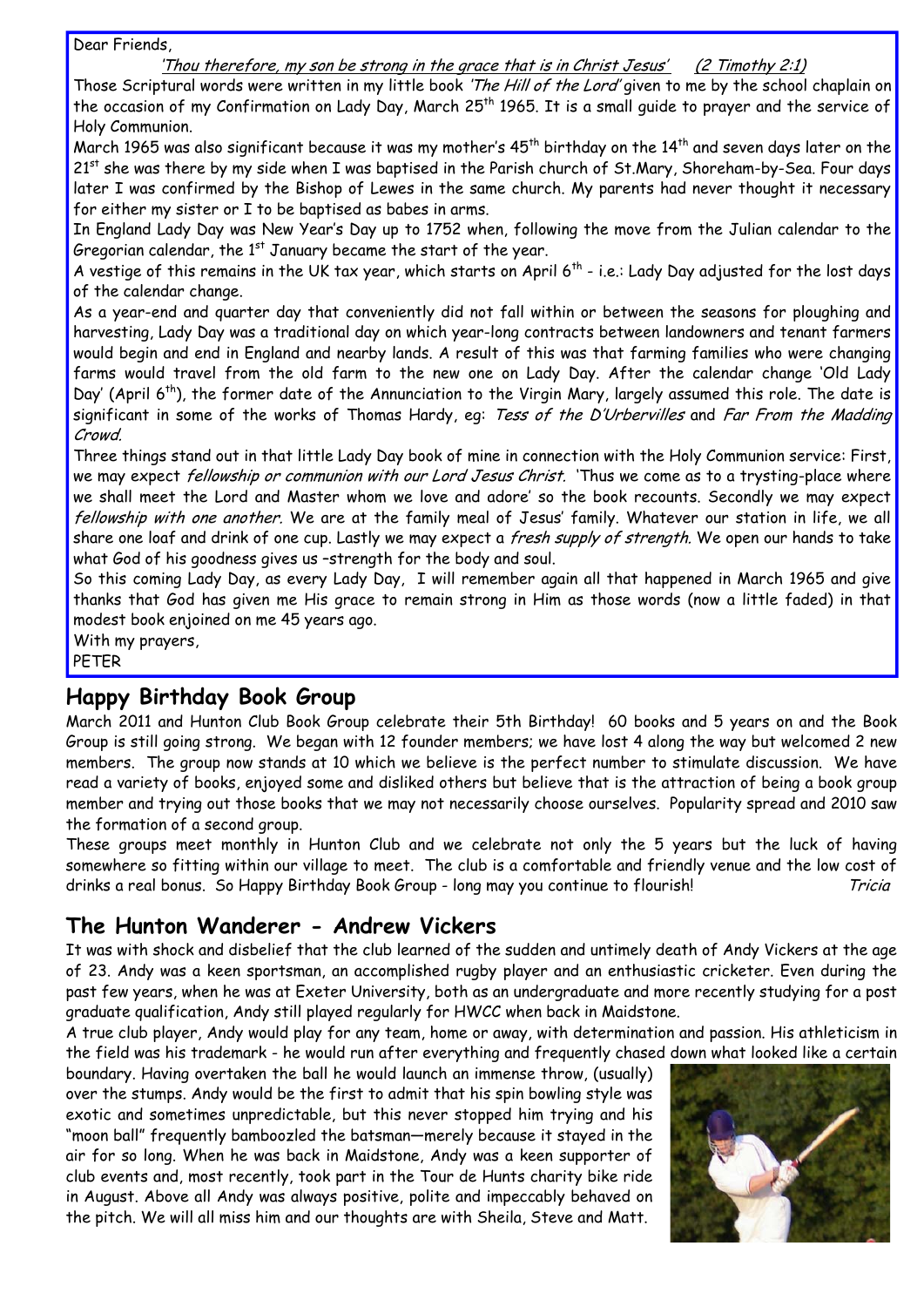# **Does anyone know who the Choir boys are?**

Ted Mordey of Amsbury Road writes that although he left Hunton some few years ago he still likes to keep in touch with current happenings. As part of this 'process' he regularly reads the Hunton Herald on-line.

So, in the February edition, he was saddened to read of the death of Roland Day. "I knew him well and I last met him, on a flying visit in February 2009, just by the lych-gate to the old churchyard where he was undertaking his regular duties of filling in a few potholes with stones and rubble".

He continues to say that he has "attached a photograph of the church officials and choir that I sadly have not

dated but I guess it's about 1960. The Rector at the time was the well-loved and respected Douglas McLeod whose ashes are buried near to the west door of St Mary's.

You will recognise Roly Day and Simon, his son, and also the late Philip Moore who had already been the organist and choirmaster for some years, while a pupil at Maidstone Grammar School. Also in the picture is Tom Scott, John's father, of Grove Farm. Roly and Tom were churchwardens. I also feature in the photograph but I leave you to guess! Some of the choirboys probably still live locally". Can anyone identify the people in the photograph?



# **Art - Exhibition - Hunton Fete**

On the back of the success we had last year at Hunton Calling!!, here is another opportunity to admire and enjoy the work of Hunton artists. This year there is no theme but it will be an opportunity to show the residents of Hunton and hopefully people from further afield, your talent. The entries will be displayed at the Summer Fete on Saturday 25th June. You can submit as many entries as you like and the choice of media (drawing, painting, collage, photography or film) is entirely up to you. It would be great if we could have a variety of age groups involved - everyone is welcome! Please submit your work (preferably already mounted) to Barbara Wright, Wealden Hall House, East St 01622 820218 **no later than 20 June 2011**. Please put your name and telephone number on the back of your entries so that they can be returned to you.

# **School News**

#### **Spring is in the air**

In RE at the school, the focus is on New Beginnings through the Easter story and the wonder of spring time. Some of the work will be taken to the church as a display for Easter.

The School had a very special day organised by Eden Catering. In November they were awarded the Food for Life Bronze Award in partnership with Eden Catering. Hunton Primary School is only the second primary school in Kent to receive this award! It is linked to their healthy eating and gardening activities and the children's understanding of the importance of keeping healthy through a good diet. The day included cup cake making and Eden presented four children with £10 high street vouchers for the best decorated cup cakes. There was a special presentation by the Managing Director of Eden to the school.

Four of the older children went to Wateringbury School to participate in the able writers' workshop with children from other schools. They worked with a children's poet and were given the challenge to write non rhyming poetry which they found difficult but thoroughly enjoyed.

In March Upper School will be visiting a Victorian classroom to find out more about life as a child in Victorian times.

# Applause Event Sunday 20<sup>th</sup> March 7.30pm

#### **Ro:toro in Concert**

Venue Hunton Village Hall . Tickets are £10 (£5 under 21's) available from:

Alan 820683, Jane 820127 or David 820678. Licensed bar.

Forthcoming Applause event: Kerr Fagan Harbron Friday 13 May — www.kerrfaganharbron.co.uk

|                                                                                               | Dog Mess A resident expressed concerns    Knit and Natter Group Yalding Gardens                                                                           |  |  |  |
|-----------------------------------------------------------------------------------------------|-----------------------------------------------------------------------------------------------------------------------------------------------------------|--|--|--|
|                                                                                               | over a recent occurrence of Dog Mess on the Come and join in our monthly knitting group. All experience                                                   |  |  |  |
|                                                                                               | pavement in West Street. Having raised this at  levels welcome, just bring some needles and wool. A chance to                                             |  |  |  |
|                                                                                               | our Parish Plan event with Jim Boot - Maidstone  swop ideas or learn new skills. £4 per session includes cup of                                           |  |  |  |
| Borough Council is now on the case. Local   tea and cake from the Bushel Box Tearooms.        |                                                                                                                                                           |  |  |  |
| authorities and town and parish councils can   Now from 2.30-4.30pm.                          |                                                                                                                                                           |  |  |  |
|                                                                                               | $ $ make a Dog Control Order to provide controls on $  $ Saturday 12 <sup>th</sup> March, Saturday 16 <sup>th</sup> April & Saturday 14 <sup>th</sup> May |  |  |  |
| the handling and behaviour of dogs on areas of    For more info phone Tracey on 01622 820019. |                                                                                                                                                           |  |  |  |
| I land within their authority.                                                                |                                                                                                                                                           |  |  |  |